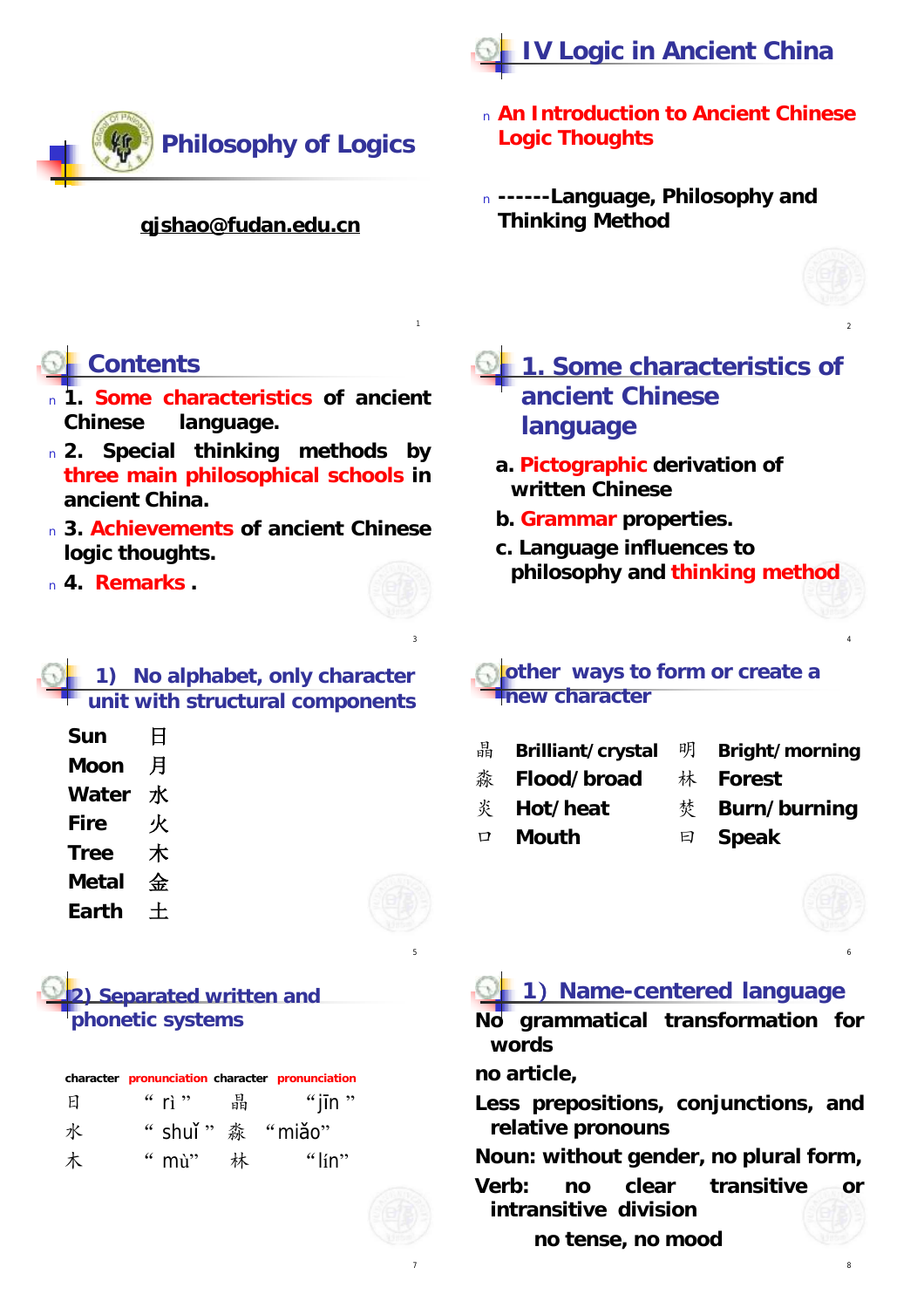## **2**)**Flexible sentence structure**

**Sentence structure decided by the order of the words,** 

- **No copula, no clear subject or predicate**
- **Linguistic thought focused on names**

**Topic-comment structure**



9

11

# **1**)**No copula: to be or not to be?**

- **Mass-noun-like syntax motivates an implicit "substance ontology" as opposed to western "physical object ontology"**
- **Names are just used to denote real stuffs.**
- **Ancient Chinese philosophers inclined to be nominalists, and cared more about the practical usages of its language**



#### Economic grammar: difficult to be formalized

#### **Difficult to use variables**

- **Did Chinese developed a different Logic?**
- **To think like Chinese: non-deductive and non-logical**
- **Other voices: rational and analytical**



**No obsession with abstraction, universals**

- **Mass noun syntax (applies to the much-little dichotomy)**
- **An extensive difference in "metaphysical" orientation----- part-whole dichotomy**
- **The absence of Platonism**





- **a. Taoism**:**Theory of a linguistic criticizer**
- **b. Confucianism**:**Rectifying names to govern people**
- **c. Mohism**:**Rectifying names to regularize disputations**

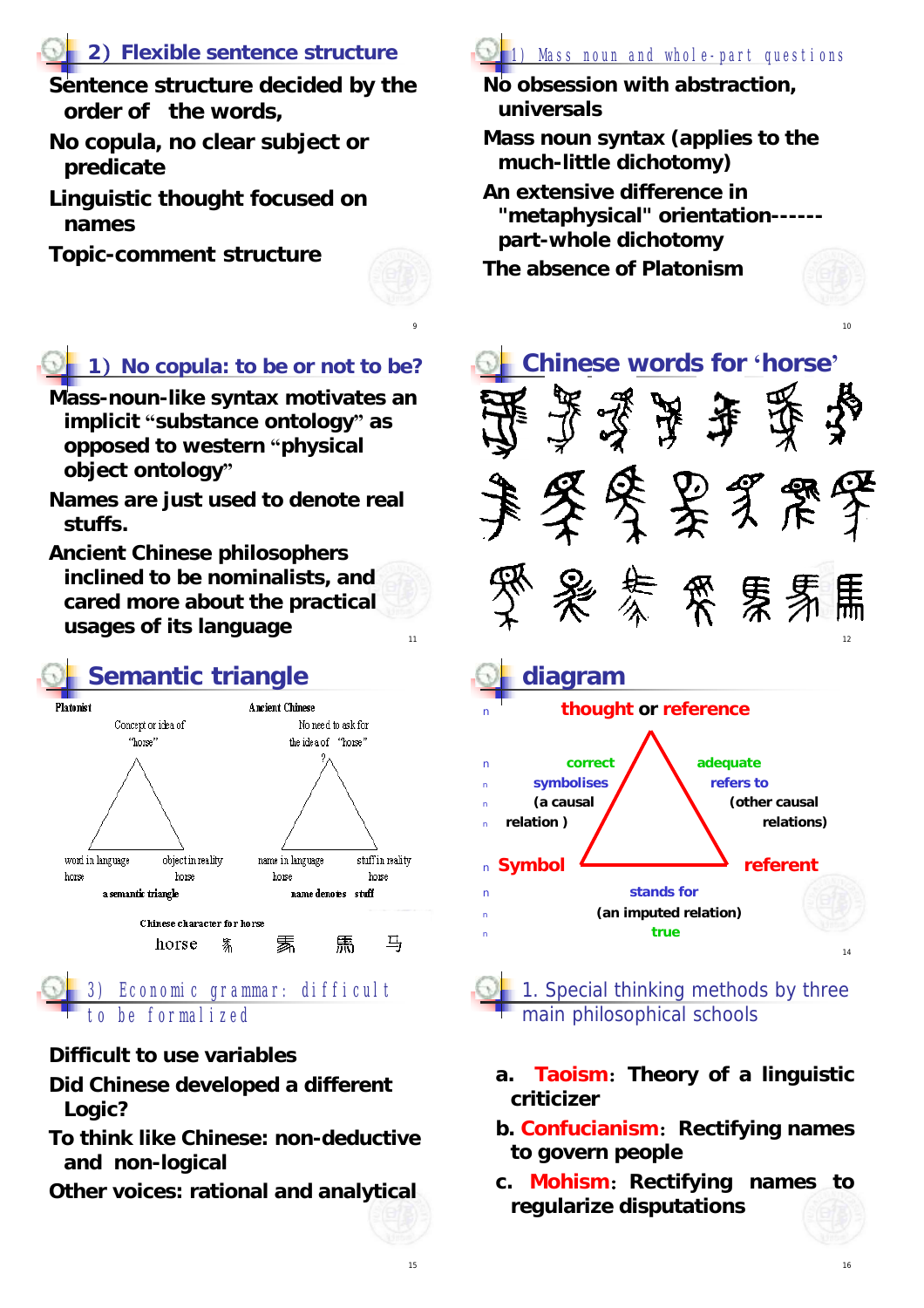## **History backgrouds**

- **Pre-Qin period : 2100-221BC**
- **"Spring and Autumn, Warring States Period": ca.771-221BC**
- **Ethical confusions in various social segments**
- **"A hundred schools of thoughts contending" :**

**Taoism, Confucianism, Mohism,** 

17 **the Yin-Yang school, the school of names, Legalism, Militarism, the school**   $of$  agriculture

《老子》**/**《道德经》 <sup>n</sup> 道可道,非常道;名可名,非常名



10

**Confucius (551BC--479BC) and** *The Analects*

Rectifying names**. . . . If names are not rectified then language will not flow. If language does not flow, then affairs cannot be completed. If affairs are not completed, ritual and music will not flourish. If ritual and music do not flourish, punishments and penalties will miss their mark. When punishments and penalties miss their mark, people lack the wherewithal to control hand and foot. Hence a** gentleman**'s words must be acceptable to vocalize and his language must be acceptable as action.** 

**To be a superior man--- chun-tzu**

**"a chun-tzu must possess 'jen'(humanity)", wisdom and courage.** 

**The basic way to practise jen in social life is rectifying names**

**jen was the denial of self and response to the right and proper( "li" )**

# **Lao-tzu(?600-200BC) and** *Daode Jing*

**"No dao(guide) that can dao(guide) is a constant dao(guide), any ming(name) that can ming (name) is not a constant ming (name)".** 

- **Tao: the way of ultimate reality, the source of creation, similar to western "the absolute"**
- **"to be one with Tao": do nothing, non-action, not act deliberately or purposefully**

# **Abandon knowledge**

- <sup>n</sup> **1) Names ; 2) Distinctions;**
- <sup>n</sup> **3) Desires;**
- <sup>n</sup> **4) Specific moral virtues;**
- <sup>n</sup> **5) Learning, cleverness,** 
	- **knowledge and wisdom, and sageliness,**
- <sup>n</sup> **6) Action caused by 1-5**
- <sup>n</sup> **Zhuang-tzu(ca. 360BC):**
- 20 <sup>n</sup> **In pursuit of dao we daily forget!**

正名

- <sup>n</sup> **"**名不正则言不顺,言不顺则事不成,事 不成则礼乐不兴,礼乐不兴则刑罚不中, 刑罚不中则民无所措手足。故君子名之必 可言也,言之必可行也。君子于其言,无 所苟而已矣!" 《论语**·**子路》
- <sup>n</sup> **"**君君、臣臣、父父、子子。"《论语**·**颜 渊》





#### **Rectifying names Language-object relation**



**Language-action relation A political and moral matter**

**Family: minimum society unit** 

**Ruler acts as ruler,**

**minister acts as minister,** 

**father acts as father,** 

 $21$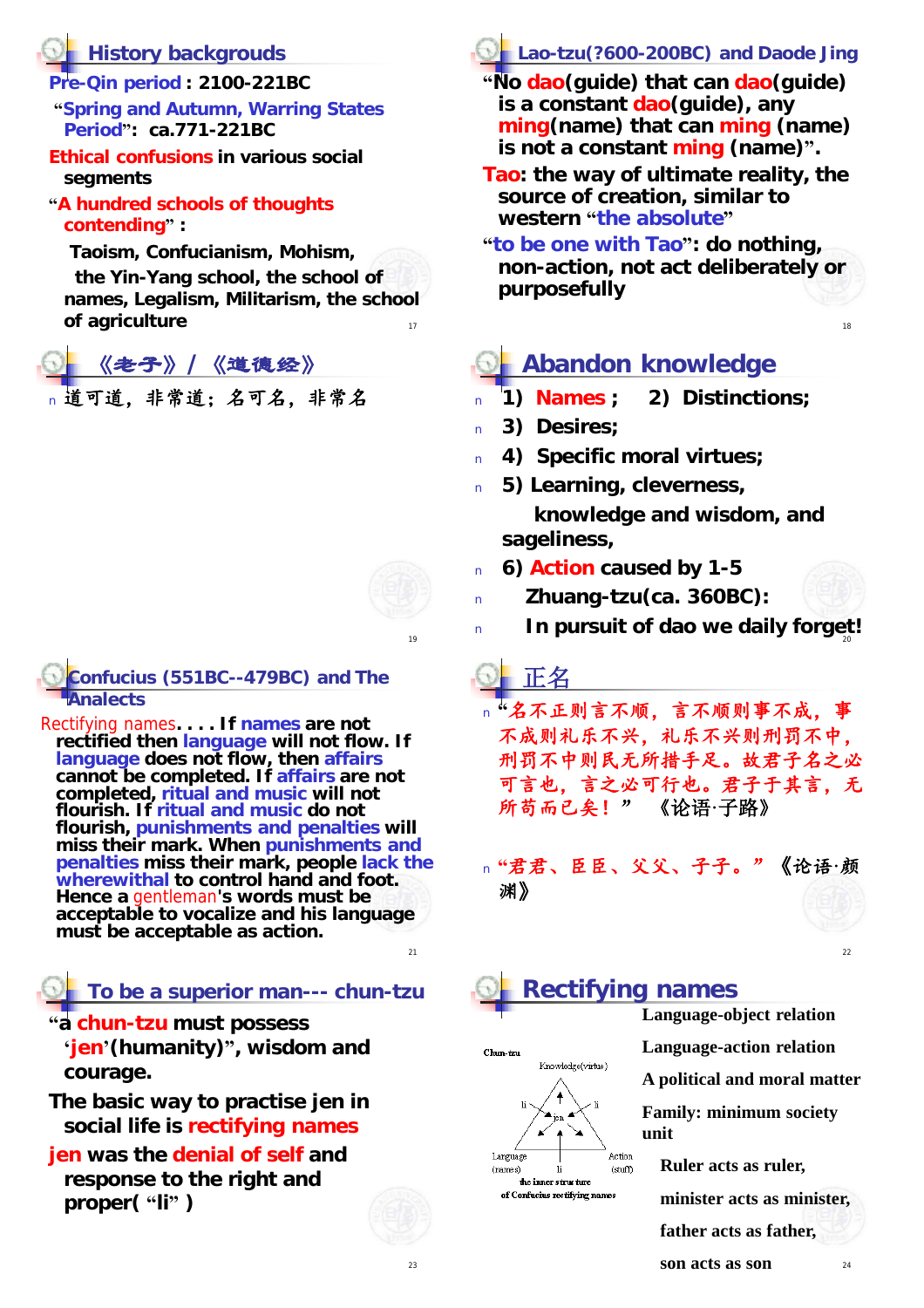## **Mo-tzu (ca. 470-391 B.C.) and**  *Mo-tzu*

**"now a blind man said, 'ju'(a kind of white thing in Chinese) is white, 'qian' (a kind of black thing) is black, even a man with bright eyes can not refute it, but if put the white thing and the black together and let him to pick one out, then he won't know. So I said that, the blind man don't know the black and the white, not for its name, but for its picking. "**



25

 $27$ 

 $29$ 

#### **Mohism: similar to western tradition**

**Advocate "universal love" as opposed to "graded love".**

**Complete uniformity of ethical code. Three standards of language:**

**ancient Sage Kings,"eyes and ears",** 

**maximization of general utility. Focus on "Pien": to distinct between what is and what is not**

3. Achievements of ancient Chinese logic thoughts

Chinese logic **can ran parallel to Greek logic and Indian logic:**

- **a. Paradoxes**
- **b. The theory of rectifying names**
- **c. The logic of Mohist canons**

### 辩无胜

- 《经下》:"谓'辩无胜',必不当,说 在辩。
- n 《经说下》:"谓,所谓非同也,则异也。 同则或谓之狗,其或谓之犬也。异则或谓 之牛,其或谓之马也。俱无胜,是不辩也。 辩也者,或谓之是,或谓之非,当者胜 也。"

<sup>n</sup> 《墨子**·**贵义》: <sup>n</sup> 今瞽曰,矩者白也,黔者黑也,虽明目无 以易之,兼白黑使其瞽取焉,不能知也。 故我曰:瞽不知黑白也者,非以其名也。 以其取也。



## **The fate of Mohism**

墨子**·**贵义

- **During the Han Dynasty(206B.C-220 A.D), Confucianism became the orthodox school of thought,**
- **The ruling class rejected and banned the other schools, Mohist is extinct gradually ,**
- **Its status was substituted by Buddhism, which was imported into China at 60 A.D.**



28

## **Example for paradoxes (1)**

- **To say "**there is no winner in disputation**" necessarily does not map on to it. Explained by disputation(distinguishing). (Canon II:35)**
- **If that which is said is not the same, then it is different. If the same, then it is one man's calling it "pup" and the other "dog", or if different it is one's calling it "ox" and the other "horse". Neither's winning is failure to engage in disputation. Disputation is when one says "it is this" and the other "it is not", and the one which maps on to it wins. (Explanation II: 35)**

 $20<sub>0</sub>$ 

## **Example for paradoxes (2)**

- **To take** all language as perverse **is perverse. Explained by language. (Canon II:71)**
- **"Perverse" is "inadmissible", if this person's language is admissible, it is not perverse, then there is acceptable (language). If this person's language is inadmissible; on examination it necessarily does not map (Explanation II:71)**

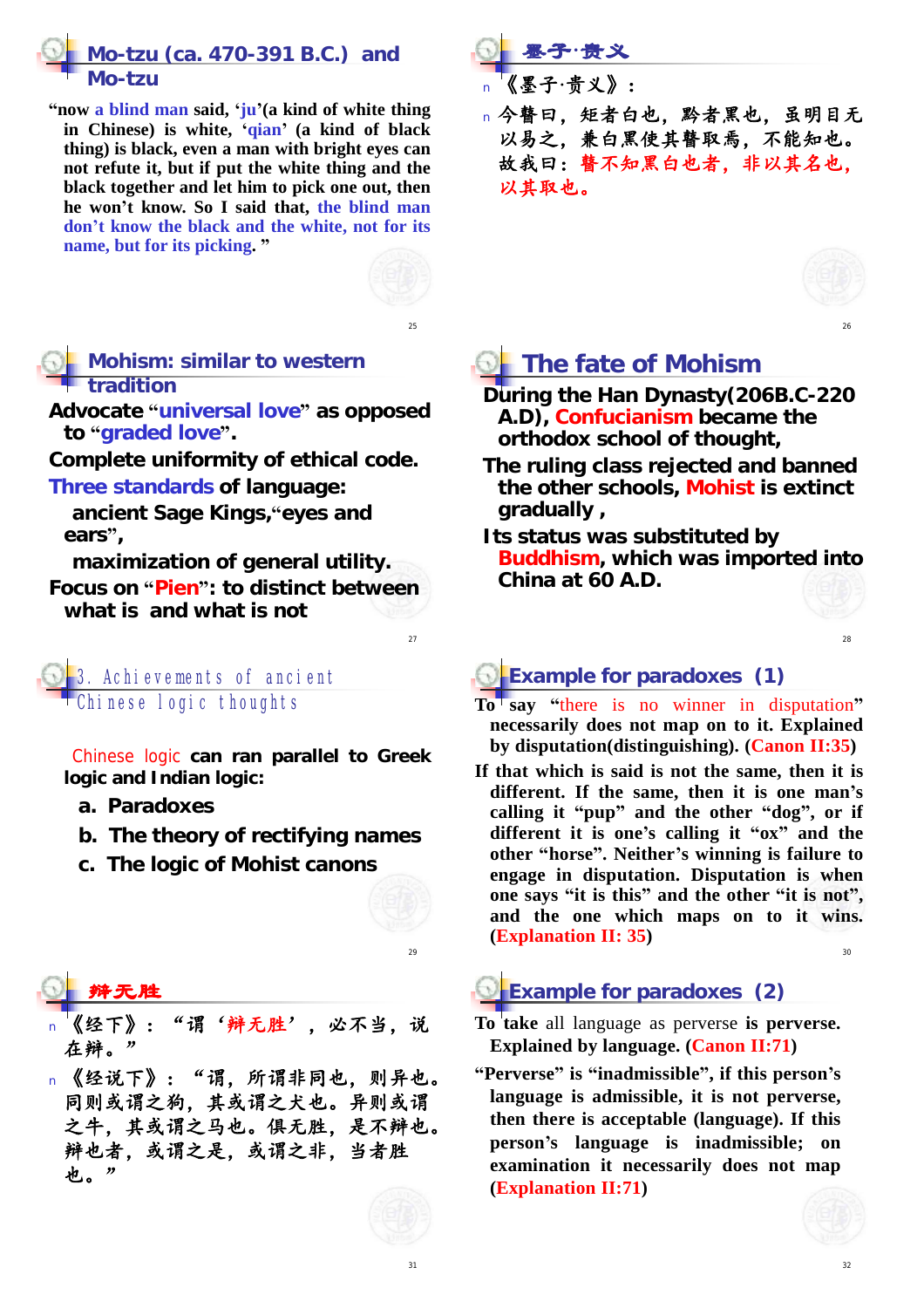### 言尽悖

- 《经下》:"以言为尽悖,悖。说在其 言"。
- n 《经说下》:"以悖,不可也。之人之 言可,是不悖,则是有可也;之人之言 不可,以当,必不审。"



33

### 非诽者悖

<sup>n</sup> 《经下》**"**非诽者悖,说在弗非。" 《经说下》:"非诽,非己之诽也。不 非诽,非可诽也。不可非也,是不非诽 也。"



35

#### 白马非马

- 白马非马. 可乎?"
- n 曰: "可。"
- n 曰: "何哉?"
- <sup>n</sup> 曰:"马者,所以命形也;白者,所以命 色也。命色者非命形也,故曰'白马非 马'。



 $27$ 

## **Xun-tzu : name is conventional**

**The certainty or definite expression of language**

**The origin of names, the various methods to create new names, the standards to use names correctly, etc**

**Xun-tzu : names have no correctness of their own, the correctness is given by convention.**



- **That which denies denials is perverse, the explanation is in "not denying." (Canon II:79)**
- **If he does not deny his own denial, he has not denied denial. Denials can be denied, then this is not denying denials. (Explanation II:79)**



34

#### **Gungsun Long: white horse not horse**

- **O. Is it admissible that white-horse is nothorse?**
- **S. It is admissible.**
- **O. Why?**
- **S. "Horse" is used to name "shape"; "white "is used to name color. What names color is not what names shape. Therefore, I say white-horse is not horse.**

36

# **Different interpretations**

#### **Feng Yulan's platonic analysis:**

**white-horseness is not horseness**

**One name one thing analysis:**

**white-horse-stuff is not horsestuff**

#### **Mohist analysis of compound terms:**

**names may designate stuffs of varying generality.**

38

#### **Neo-Mohist: the principle of rectifying names**

**You can "that" this if and only if you both "that" this and "this" that. Explained by : their being different. (Canon II: 68)**

**For those who rectify names, it is admissible to "that" this and to "this" that. "That-ing" that stays confined to that; "this-ing" this stays confined to this (and) "that-ing" this is not admissible. When about to "this" that, it is likewise admissible to "that" this. If "that" and "this" stay confined to that and this, and accepting this condition you "that" this, then "this" is likewise about to be used for that. (Explanation II: 68)**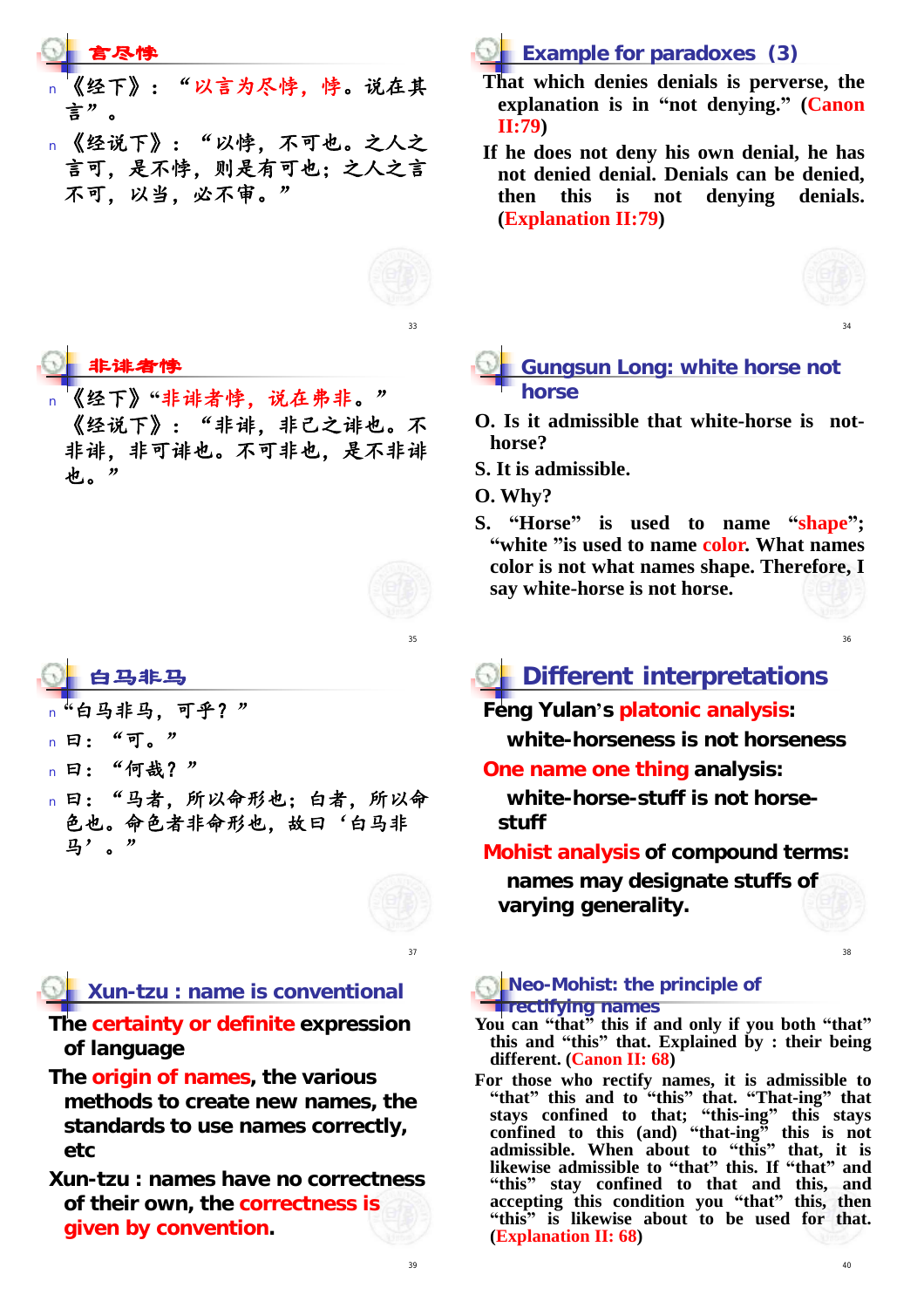#### 正名者:彼、此。

《经下》: 彼彼此此, 与彼此同, 说在异。 <sup>n</sup> 《经说上》:正名者:彼、此。彼、此, 可;彼彼止于彼,此此止于此;彼、此, 不可;彼且此也,此亦可彼。彼此止于彼 此。若是则彼此也,彼彼亦此此也。





《小取》夫辩者,将以明是非之分, 乱之纪,明同异之处,察名实之理,处利 害,决嫌疑焉。



43

45

```
以名举实
```
以辞抒意,以说出故,以类取,以 类予。 有诸己不非诸人,无诸己不求诸人。

#### **Mohist Canon: the purpose of Pien**

**The purpose of dialectics (pien) is**

**to clarify the distinction between right and wrong (shi-fei),**

**inquire into to the successions of good government and misrule,**

**clarify points of sameness and difference and scrutinize the ordering of names and objects.**

#### **It settles benefit and harm,**

**resolves doubts and difficulties,**

 $42$ **explores the facts (jan) about the myriad things, and considers how various kinds of utterance compare with each other.**

## **Mohist Canon: the ways of Pien**

**We refer to objects by means of names, convey ideas by means of phrases, present reasons by means of explanations, and accept and propose by means of similarity. What is present in one's own case is not to be rejected in the other man's; what is absent from one's own case is not to be required of other man's.**



#### **Mohist Canon:**

- **similar to the law of non-contradictory Pen (disputation, distinguishing) is contending over converses, winning in disputation is mapping onto it. (Canon I:74)**
- **One calling it "ox", and the other "non-ox" is contending over converses. Such being the case they do not both map onto (it) and if they do not map onto (it), necessarily one of them does not map onto it. (not mapping : like its being dog.) (Explanation I:74)**



46

### 争彼

<sup>n</sup> 《经上》:**"**辩,争彼也。辩胜,当也。" <sup>n</sup> 《经说上》:**"**辩:或谓之牛,或谓之 非牛,是争彼也,是不俱当,不俱当, 必或不当,不当若犬。"



- <sup>n</sup> **Pi (converse): It is inadmissible to treat both sides as inadmissible.(Canon I: 73)**
- <sup>n</sup> **All oxen and non-oxen marked off as a group are two sides. There is nothing to justify "that is not one." (ExplanationI: 73)**

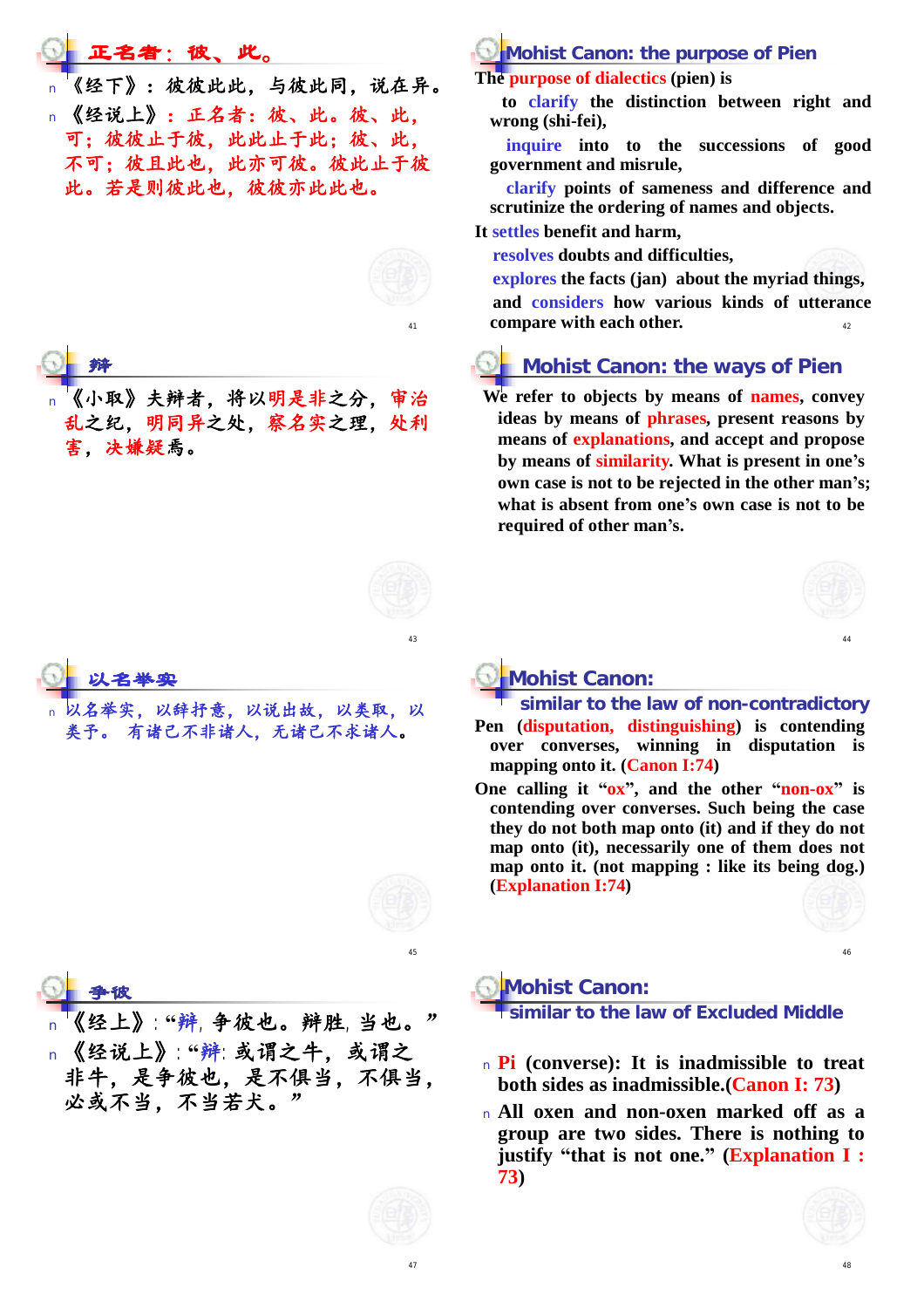## 不可兩不可

n(攸)\*{反},不可兩不可也。 <sup>n</sup>凡牛,樞非牛,兩也。無以非也。



- 辟侔援推
- 也者, 為之法也。
- <sup>n</sup> 辟也者,舉也物而以明之。
- <sup>n</sup> 侔也者,比辭而俱行也。
- <sup>n</sup> 援也者,曰「子然我奚獨不可以然」也。
- <sup>n</sup> 推也者,以其所不取之同於其所取者,予 之也。

51

盜人

- <sup>n</sup> 盜人人也,多盜非多人也,無盜 非無人也。
- n 奚以明之? 惡多盜非惡多人也, 欲無盜非欲無人也。



53

### 殺盜人非殺人

<sup>n</sup> 雖盜人人也,愛盜非愛人也,不 愛盜非不愛人也,殺盜人非殺人 也,無難矣。此與彼同類,世有 彼而不自非也,墨者有此而非之。 無也故焉,所謂內膠外閉與?[不 毋空乎內,膠而不解也。] 此乃 是而不然者也。

- **Forms for inferences and using terms**
- **."Applying" is imposing a certain standard.**
- **."Illustrating" is referring to some other thing for the purpose of clarification.**
- **."Matching" is comparing sentences and developing them together.**
- **."Adducing" is saying "if it is so in your case, why should it not be so in mine too?"**
- **."Inferring" is using what is the same in something which he refuses to accept and in something he does accept, in order to propose the former.**

50

52

54

# **Killing thief is not killing man (1)**

**A robber-man is a man, but abounding in robbers is not abounding in men; being without robbers is not being without men. How shall we make this clear? Hating its abounding in robbers is not hating its abounding in men. Wishing to be without robbers is not wishing to be without men.** 

## **Killing thief is not killing man (2)**

**although a robber-man is a man, loving robbers is not loving man. Not loving robbers is not not loving men. Killing robber-men is not killing men. The latter claims are analogous to the former; the world does not think itself wrong to hold the former, but thinks the Mohist wrong for holding the latter. ……These then are shih (thus) and yet not so (pu-jan)** 

#### **Brief remarks**

<sup>n</sup> **a. The nature of ancient Chinese inference**

**Non-linear, non-logical equals irrational?**

<sup>n</sup> **b. The relation between Language, science and Logic**

**Needham: Puzzle of the development of Chinese science.**

<sup>n</sup> **c. The fusion of western thinking method and eastern method.**

**21th century: Eastern century?**